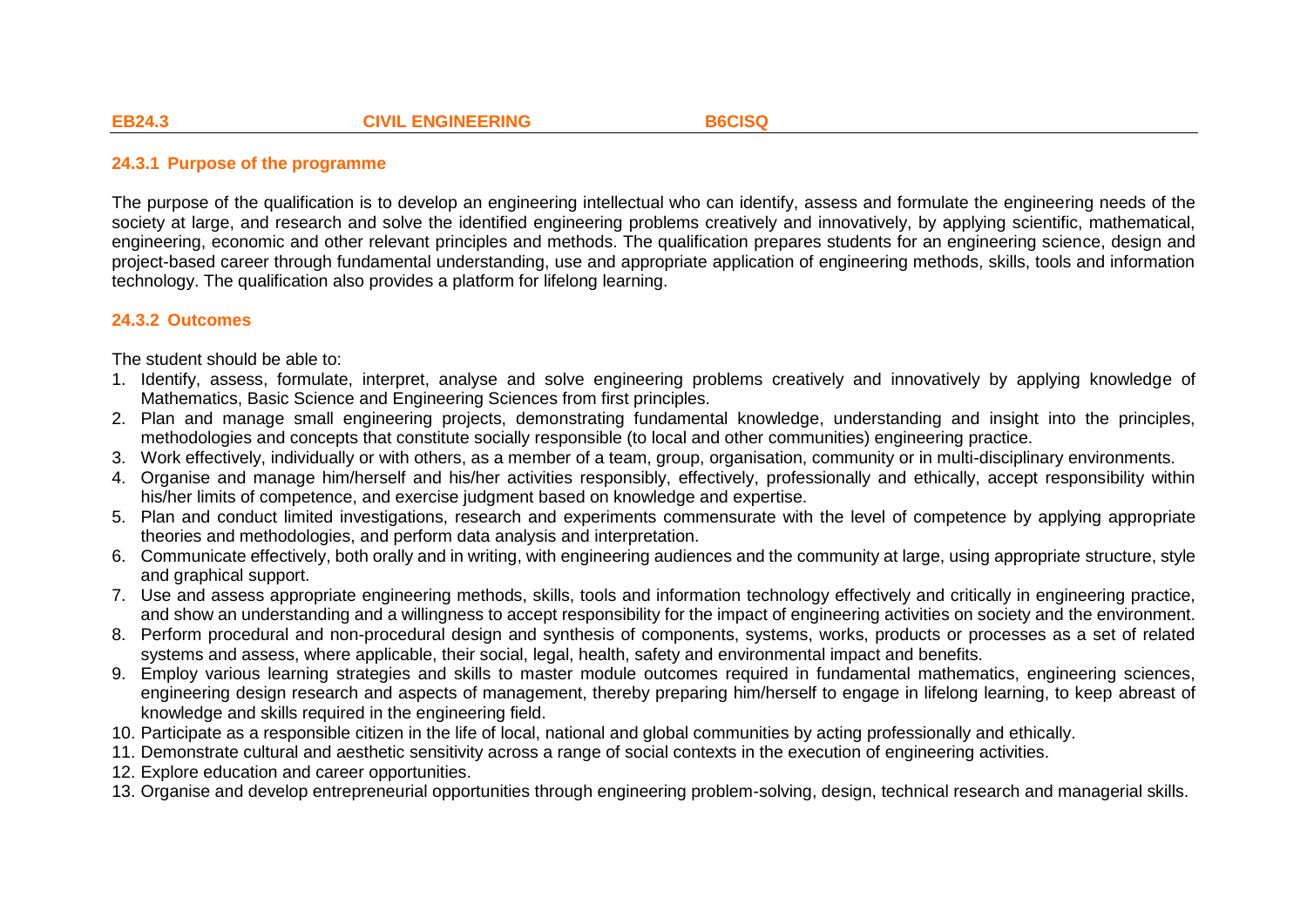# **24.3.3 Admission Requirements and Selection Criteria**

Refer to Faculty Regulation E.3 for the minimum admission requirements for this programme. Students are selected on academic merit and a personal interview, if deemed necessary. The number of student enrolments will be limited.

## **24.3.4 Promotion Requirements**

Refer to Faculty Regulations EB4 and EB5, stipulating the promotion requirements for Engineering Sciences programmes and the requirements for awarding a passed with distinction BEng degree.

### **24.3.5 Curriculum**

| <b>CODE</b>       | <b>MODULE</b>                                   | <b>CODE</b>     | <b>MODULE</b>                        |
|-------------------|-------------------------------------------------|-----------------|--------------------------------------|
| <b>First year</b> |                                                 |                 |                                      |
| First semester    |                                                 | Second semester |                                      |
| APM01A1           | <b>Applied Mathematics 1A</b>                   | APM01B1         | <b>Applied Mathematics 1B</b>        |
| <b>IINEEA1</b>    | Introduction to<br><b>Engineering Design 1A</b> | DRGCIB1         | Draughting for civil<br>engineers 1B |
| MATENA1           | <b>Engineering Mathematics</b><br>1А            | MATENB1         | <b>Engineering Mathematics</b><br>1Β |
| PHYE0A1           | <b>Engineering Physics 1A</b>                   | PHYE0B1         | <b>Engineering Physics 1B</b>        |
| CEM01A1           | Chemistry 1A                                    | ETNEEB1         | Electrotechnics 1B                   |
|                   |                                                 | <b>BTKCIB1</b>  | Concrete Technology1B                |

# **Second year**

| First semester |                                                   | Second semester |                                                    |
|----------------|---------------------------------------------------|-----------------|----------------------------------------------------|
| APM02A2        | <b>Applied Mathematics 2A</b>                     | APM02B2         | <b>Applied Mathematics 2B</b>                      |
| MATEAA2        | <b>Engineering Mathematics</b><br>2A <sub>2</sub> | MATEAB2         | <b>Engineering Mathematics</b><br>2B <sub>2</sub>  |
| MATECA2        | <b>Engineering Mathematics</b><br>2A1             | MATECB2         | <b>Engineering Mathematics</b><br>2 <sub>B</sub> 1 |